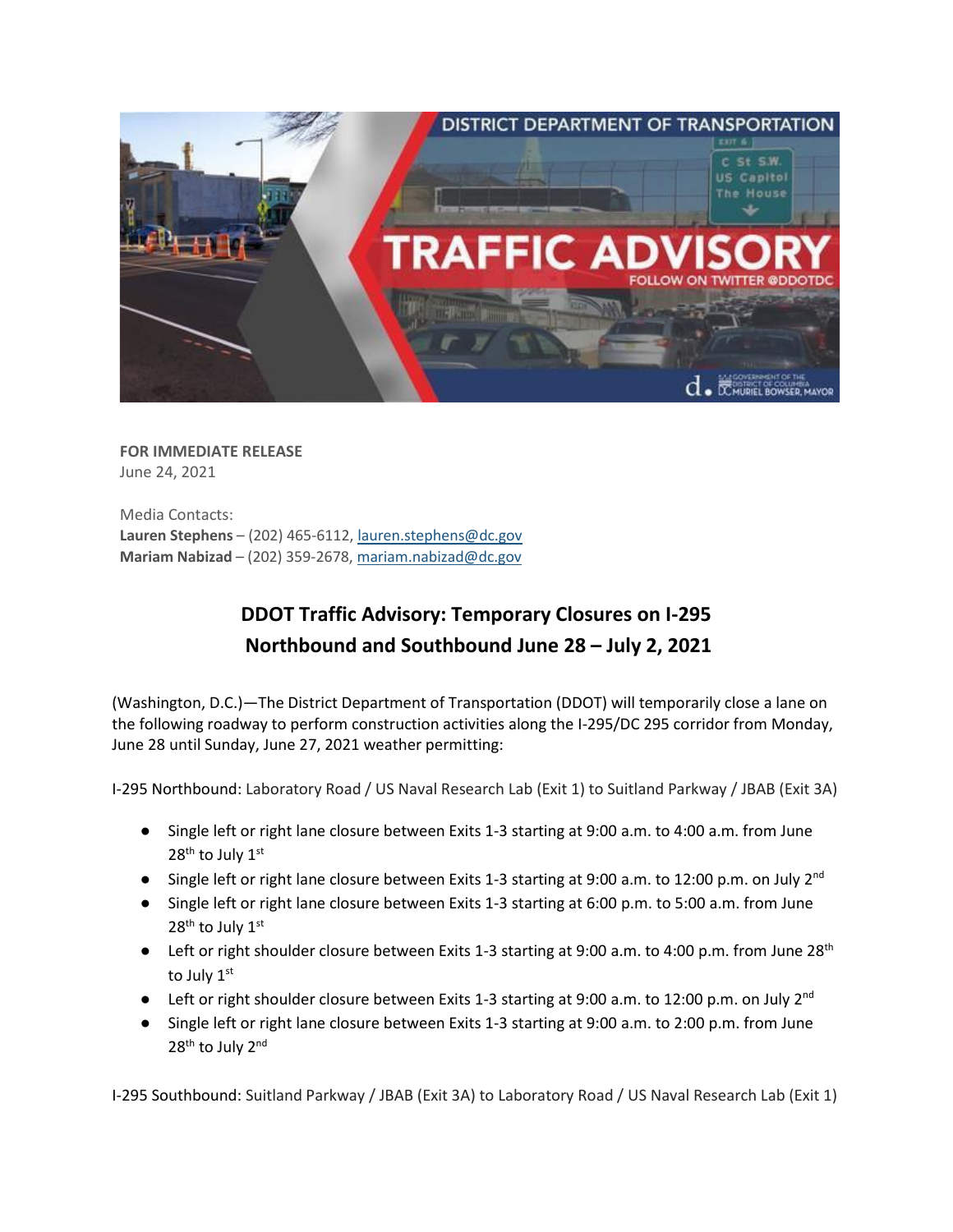- Single left or right lane closure between Exits 1-3 starting at 7:00 a.m. to 4:00 p.m. from June  $28<sup>th</sup>$  to July  $1<sup>st</sup>$
- Single left or right lane closure between Exits 1-3 starting at 7:00 a.m. to 12:00 p.m. on July  $2^{nd}$
- Single left or right lane closure between Exits 1-3 starting at 8:00 p.m. to 5:00 a.m. from June 28<sup>th</sup> to July 1st
- Left or right shoulder closure between Exits 1-3 starting at 9:00 a.m. to 4:00 p.m. from June 28<sup>th</sup> to July 1st
- Single left or right lane closure between Exits 1-3 starting at 9:00 a.m. to 2:00 p.m. from June 28<sup>th</sup> to July 2<sup>nd</sup>

Additional Work:

- Single right lane closure on South Capitol Street SE northbound and southbound from Exit 2 (SB) to MLK Jr. Ave SE starting at 6:00 a.m. to 4:00 p.m. from June 28<sup>th</sup> to July 1<sup>st</sup>
- Single right lane closure on South Capitol Street SE northbound and southbound from Exit 2 (SB) to MLK Jr. Ave SE starting at 6:00 a.m. to 12:00 p.m. on July 2<sup>nd</sup>
- Single left or right lane closure on Malcolm X Ave SE westbound from 2<sup>nd</sup> St. to South Capitol Street SE starting at 6:00 a.m. to 4:30 p.m. from June 28<sup>th</sup> to July 1<sup>st</sup>
- Single left or right lane closure on Malcolm X Ave SE westbound from 2<sup>nd</sup> St. to South Capitol Street SE starting at 6:00 a.m. to 12:00 p.m. on July 2<sup>nd</sup>
- Single left or right lane closure on Malcom X Ave SE eastbound South Capitol to/from 2<sup>nd</sup> Street SE starting from 7:00 a.m. to 4:30 p.m. from June  $28^{th}$  to July  $1^{st}$
- Single left or right lane closure on Malcom X Ave SE eastbound South Capitol to/from 2<sup>nd</sup> Street SE starting from 7:00 a.m. to 12:00 p.m. on July  $2^{nd}$
- Single right lane closure on South Capitol Street SE northbound from MLK Jr. Ave. to South Capitol Street Bridge starting at 6:00 a.m. to 6:00 a.m. **(continuous)** from June 28th to July 1st
- Single right lane closure on South Capitol Street SE northbound from MLK Jr. Ave. to South Capitol Street Bridge starting at 6:00 a.m. to 12:00 p.m. on July 2nd
- Full ramp closure on I-295 northbound on-ramp from MLK Jr. Ave SE to I-295 northbound starting at 6:00 a.m. to 6:00 a.m. (continuous) from June 28<sup>th</sup> to July 2<sup>nd</sup>
- Single right lane closure on St. Elizabeth's Ave SE from Gate 4 to Fifth Sterling Ave SE starting at 8:30 a.m. to 3:00 p.m. from June  $28<sup>th</sup>$  to July  $1<sup>st</sup>$
- Single right lane closure on St. Elizabeth's Ave SE from Gate 4 to Fifth Sterling Ave SE starting at 8:30 a.m. to 12:00 p.m. on July  $2^{nd}$